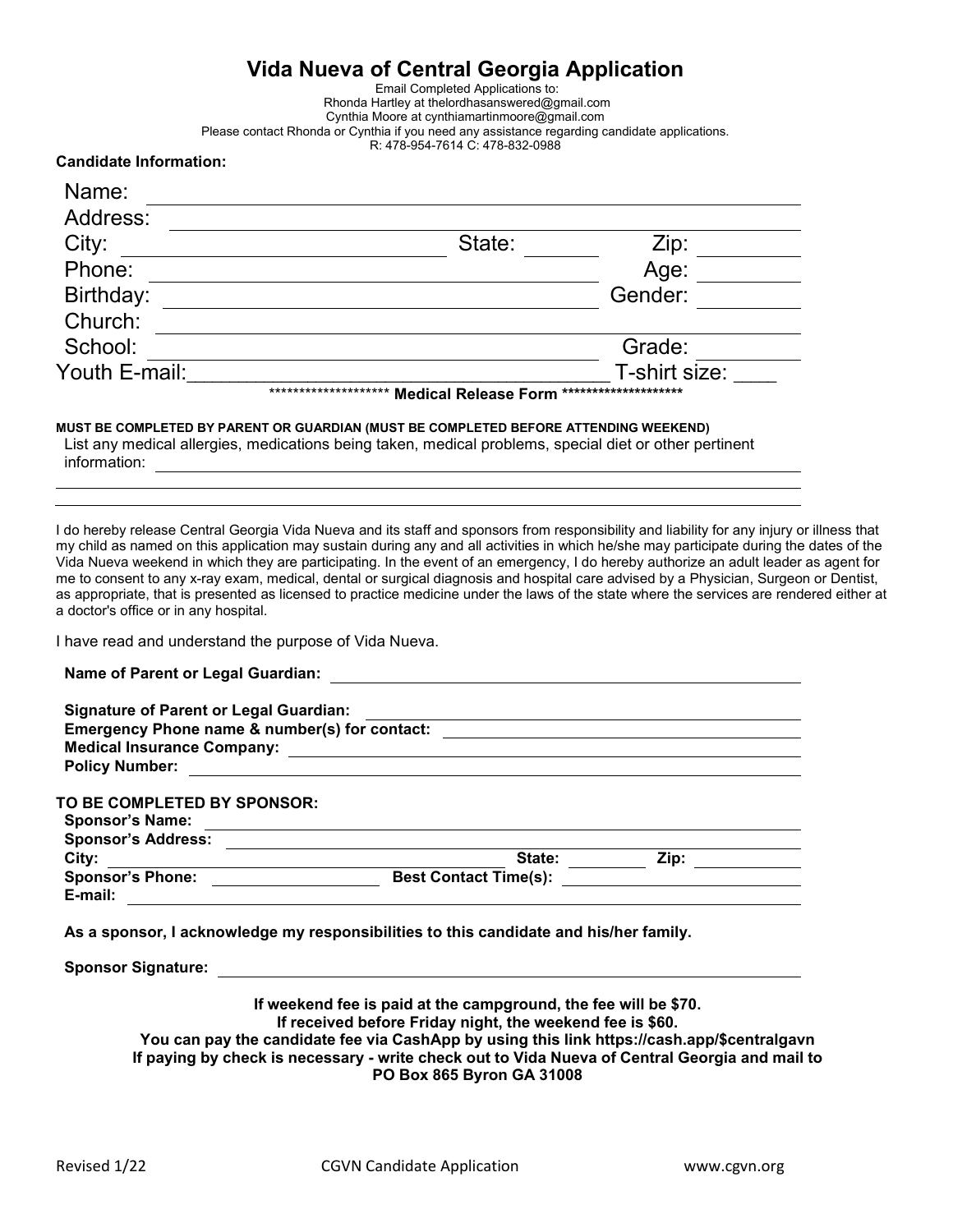# **Central Georgia Vida Nueva**

# **Short Release Form**

# **Liability Release Form for Name of Participant \_\_\_\_\_\_\_\_\_\_\_\_\_\_\_\_\_\_\_\_\_\_\_\_\_\_\_\_\_\_\_**

By attending Vida Nueva activities (the "Ministry"), you acknowledge the contagious nature of COVID-19 and voluntarily assume the risk that you and your family may be exposed to or infected by COVID-19. You also acknowledge that the risk of becoming exposed to or infected by COVID-19 may result from the actions, omissions, or negligence of yourself and/or others, including, but not limited to, Ministry volunteers, members, and participants and their families. You agree to assume all the foregoing risks, waive liability against the Ministry and any other listed parties, and accept sole responsibility for any illness, injury, disability, or death to you or your family, including all claims that may arise resulting from any of these.

#### **For Youth Participants:**

| <b>Signature of Parent/Guardian</b><br>(If participant is under 18) | Date |  |
|---------------------------------------------------------------------|------|--|
| <b>Printed Name of Parent Guardian</b>                              |      |  |
|                                                                     |      |  |
|                                                                     |      |  |
|                                                                     |      |  |
|                                                                     |      |  |
| <b>For Adult Participants:</b>                                      |      |  |

**Signature Date**